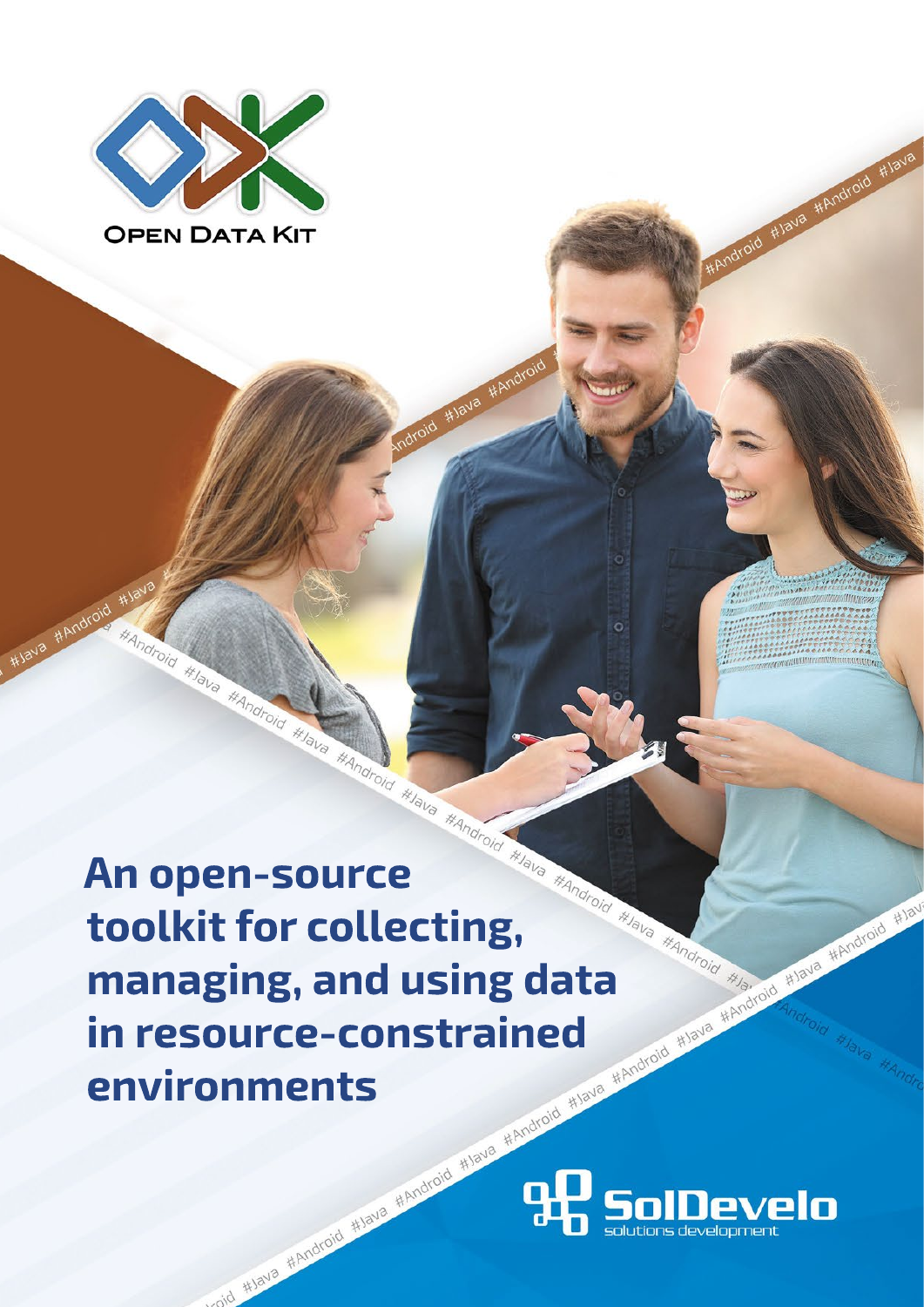## **About**

The Open Data Kit is an open-source toolkit for collecting, aggregating, managing, and using data in resource-constrained environments. It allows offline collecting data and sending them after connection to the Internet is available. Besides a wide offer of tools to data collection, ODK is first of all the community.

# **Challenge**

Soldevelo started working on ODK in 2016 when the management of the project was in a transition away from the University of Washington's Department of Computer Science and Engineering (UW-CSE in Seattle) towards a community-led the open-source project.

We have improved various tools for implementing new features, fixing existing bugs, supporting users, and providing quality assurance. Our impact on the project is best reflected in the diagram that represents the audience of ODK Collect. There are over 300 thousand more active devices on which ODK is used compared to the number from 2016 when we joined that project.



#### **Contribution to fighting with the COVID-19**

ODK Collect was used to help fight with the world crisis which the world is facing now: the coronavirus (COVID-19) threat. Inspired by the World Health Organization - Open Data Kit teams digitized WHO's Minimum Data Set Report Form which is the interim report for confirmed and probable cases. This electronic form is freely available for anyone to use in ODK. The Minimum Data Set Report asks for details of the user' health: if the patient has symptoms like eg.fever, cough, runny nose, shortness of breath, nausea, diarrhea, etc. in the meantime the app asks if the date of the first occurred symptoms are known.

See how SolDevelo can help you. Contact us today! www.soldevelo.com/contact-us / office@soldevelo.com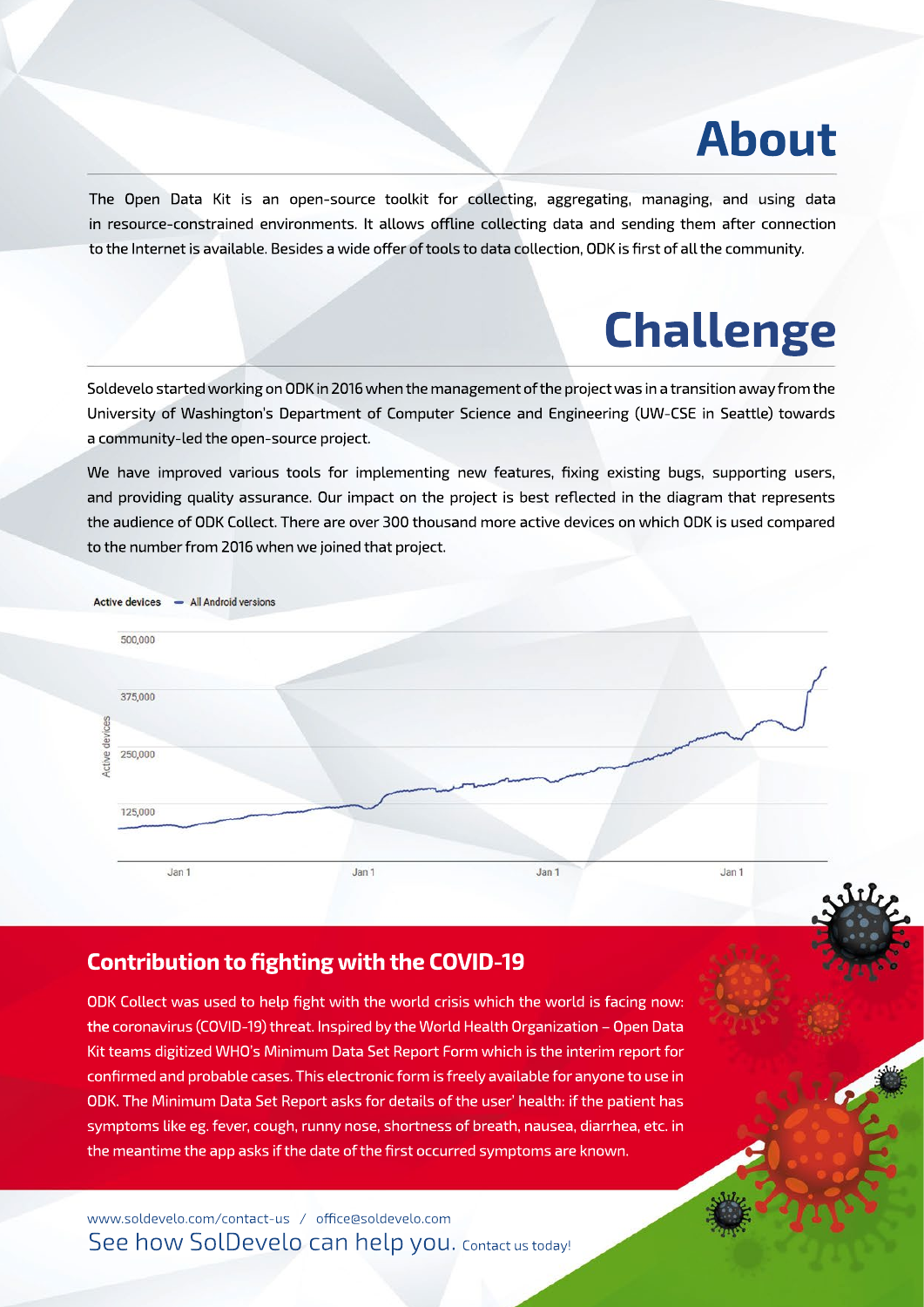# **Solution**

ODK Collect is an open-source Android app that replaces paper forms used in survey-based data gathering. It supports a wide range of question and answer types, and is designed to work well without network connectivity.

ODK Collect renders forms into a sequence of input prompts that apply form logic, entry constraints, and repeating sub-structures. Users work through the prompts and can save the submission at any point. Finalized submissions can be sentto (and new forms downloaded from) a server.

The form of the survey is customized by its creator. The ODK Collect app gathers survey-based data and supports location, images, audio, andvideos, barcodes, signatures, multiple-choice, ornumeric answers. Itis also possible to collect data from another app. ODK Collect is applicable in many fields- anywhere you need. It was used eg. to digitize natural surveys for better nature experience, collect descriptions of autopsies that help track global deaths or to manage the migration crisis in Greece.